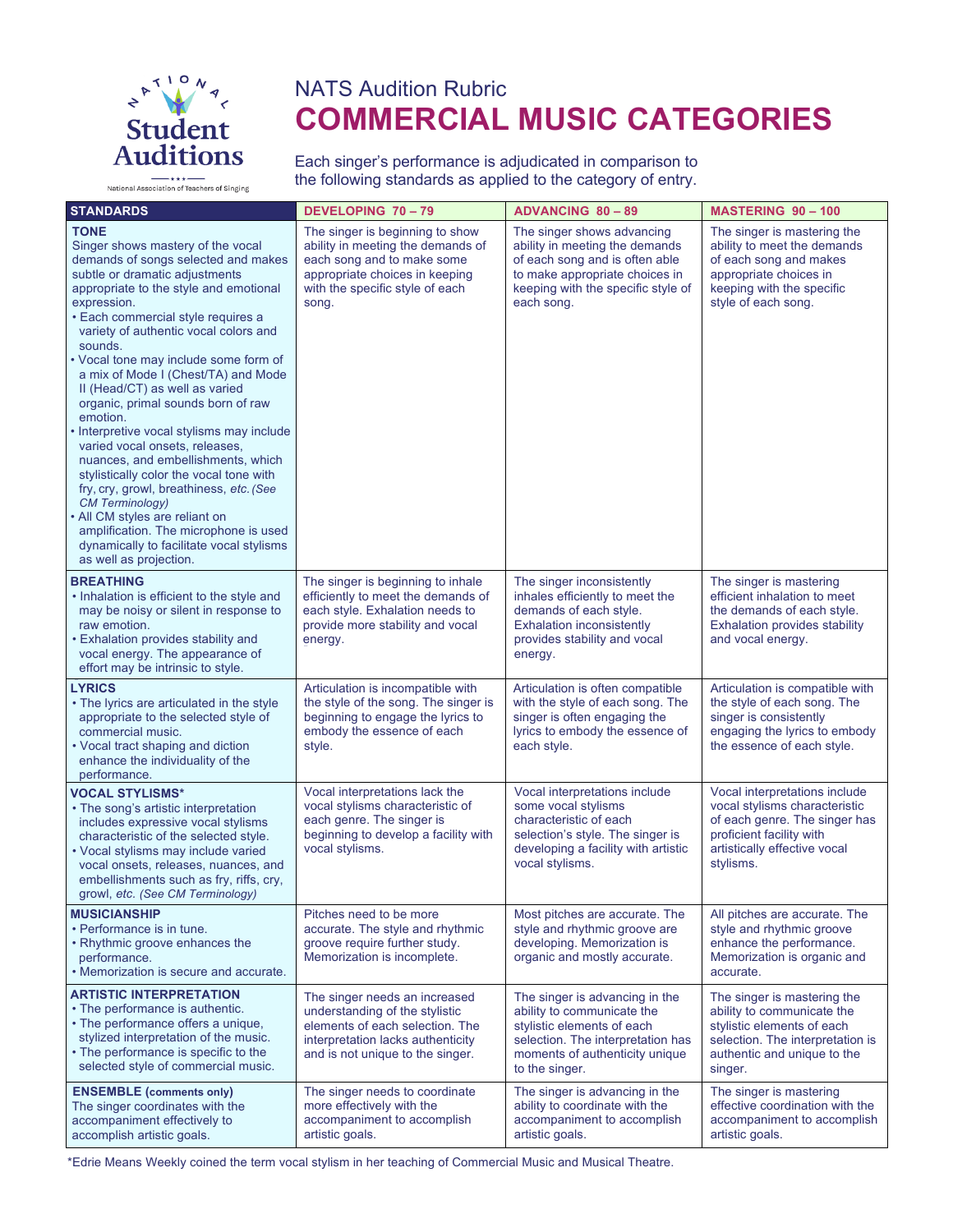## **CM AUDITION REQUIREMENTS**

#### **Microphone requirements for all commercial music categories**

Auditions are to be performed with amplification. In live auditions, all singers are required to use the amplification equipment provided. In video auditions, the use of a microphone off-camera or on-camera (on a stationary stand, diva microphone, and/or handheld microphone) is an artistic choice influencing interpretation.

#### **High School Categories**

TWO CONTRASTING SONGS (one ballad and one up-tempo)

- Each audition may include one or more commercial music style(s)
- Only one song may be an original song, instead of a cover song
- Perform each full song from memory with amplification
- Perform with a pre-recorded instrumental track without backing vocals or perform with a live pianist
- Only one song may be self-accompanied on an acoustic instrument, instead of an instrumental track or live collaborative pianist

### **1–2 Years Post-High School Categories**

THREE CONTRASTING SONGS

- Each audition may include one or more commercial music style(s)
- Only one song may be an original song, instead of a cover song
- Perform each full song from memory with amplification
- Perform with a pre-recorded instrumental track without backing vocals or perform with a live pianist
- Only one song may be self-accompanied on an acoustic instrument, instead of an instrumental track or live collaborative pianist

### **3–5 Years Post-High School Categories**

FOUR CONTRASTING SONGS

- Each audition may include one or more commercial music style(s)
- Up to two songs may be original songs, instead of cover songs
- Perform each full song from memory with amplification
- Perform with a pre-recorded instrumental track without backing vocals or perform with a live pianist
- Up to two songs may be self-accompanied on an acoustic instrument, instead of an instrumental track or live collaborative pianist